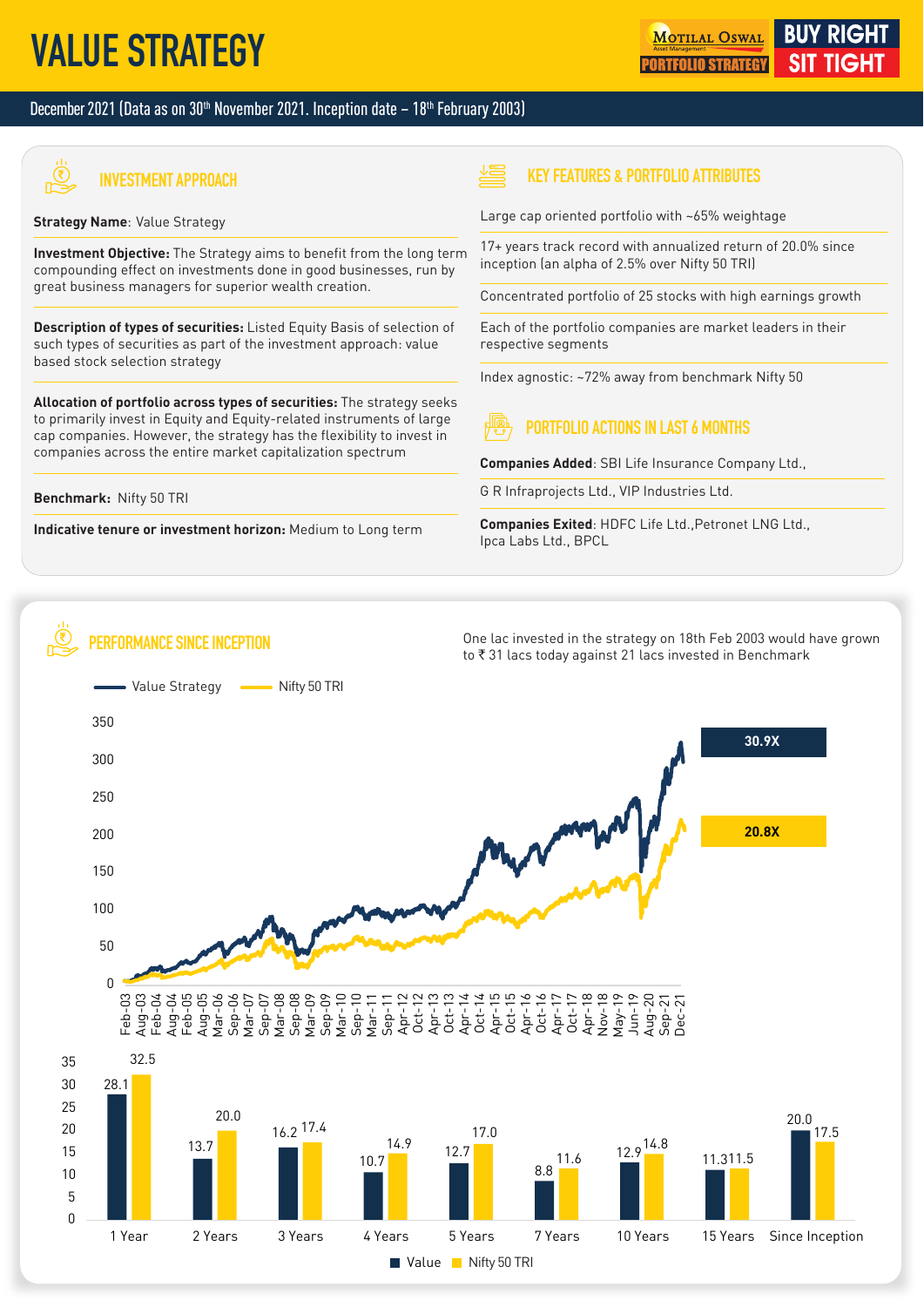### **TOP 10 HOLDINGS & SECTORAL ALLOCATION**

| <b>Scrip Name</b>                     | (%) of Holding | Banking                                                |
|---------------------------------------|----------------|--------------------------------------------------------|
| <b>ICICI Bank Ltd.</b>                | 11.7           | <b>NBFC</b>                                            |
| <b>MAX Financial Services Ltd.</b>    | 9.4            | Non-Lending Financials                                 |
| SBI Cards And Payment Services Ltd.   | 6.5            | Auto & Auto Ancillaries                                |
| <b>HDFC Bank Ltd.</b>                 | 5.7            | <b>Construction Project</b><br><b>Consumer Staples</b> |
| Bharti Airtel Ltd.                    | 5.6            | Pharmaceuticals                                        |
| HCL Technologies Ltd.                 | 5.6            | Telecom - Services                                     |
| Larsen & Toubro Ltd.                  | 5.5            | Software                                               |
| Tube Investment of India Ltd.         | 5.0            | Industrial Capital Goods                               |
| SBI Life Insurance Company Ltd.       | 4.9            | <b>Consumer Discretionary</b>                          |
| Home First Finance Company India Ltd. | 4.7            | Cash & Cash Equivalents                                |

# **STRATEGY CONTRIBUTORS (3 Year Trailing 30th November 2021)**

| Top 5                          | <b>Contribution</b> | <b>Bottom 5</b>    | <b>Contribution</b> |
|--------------------------------|---------------------|--------------------|---------------------|
| Max Financial Services Ltd.    | 12.7%               | Bharat Forge Ltd.  | $-3.1\%$            |
| <b>ICICI Bank Ltd.</b>         | 8.8%                | Quess Corp Ltd.    | $-1.4%$             |
| HDFC Life Insurance Co. Ltd.   | 8.0%                | Eicher Motors Ltd. | $-1.2%$             |
| Tube Investments of India Ltd. | 7.3%                | Axis Bank Ltd.     | $-0.5%$             |
| Ipca Laboratories Ltd.         | 6.6%                | Hero Motocorp Ltd. | $-0.4%$             |

## **RISK RATIOS**

# **PORTFOLIO FUNDAMENTALS & MARKET CAP**

| <b>3 Year Data</b>        | <b>Strategy</b> | <b>Benchmark</b>         | <b>Market Cap</b>  | <b>Weightage</b> |                   | <b>TTM</b> |
|---------------------------|-----------------|--------------------------|--------------------|------------------|-------------------|------------|
| Churn Ratio               | 33.8%           | $\overline{\phantom{a}}$ | Large Cap          | 65%              | <b>PAT Growth</b> | 105%       |
| <b>Standard Deviation</b> | 18.2%           | 18.6%                    | Mid Cap            | 26%              | RoE               | 15%        |
| Beta                      | 0.89            | 1.0                      | Small Cap          | 7%               | PE                | 54         |
| Sharpe Ratio              | 0.42            | 0.46                     | Cash & Equivalents | 2%               |                   |            |

### **HOW BUY RIGHT : SIT TIGHT WORKS**

| <b>Company</b>   | <b>Initial Purchase</b><br><b>Date</b> | <b>Market Cap</b><br><b>Initial Purchase</b><br>$date$ <sup>*</sup> | <b>Market Cap</b><br>130th Nov 2021)* | <b>Absolute</b><br><b>Growth</b> | <b>CAGR [%]</b> |
|------------------|----------------------------------------|---------------------------------------------------------------------|---------------------------------------|----------------------------------|-----------------|
| <b>HDFC Bank</b> | Jul-08                                 | 40.986                                                              | 8,27,570                              | 20.2X                            | 25%             |
| $*Mod.$          |                                        |                                                                     |                                       |                                  |                 |

\*Market cap in crores